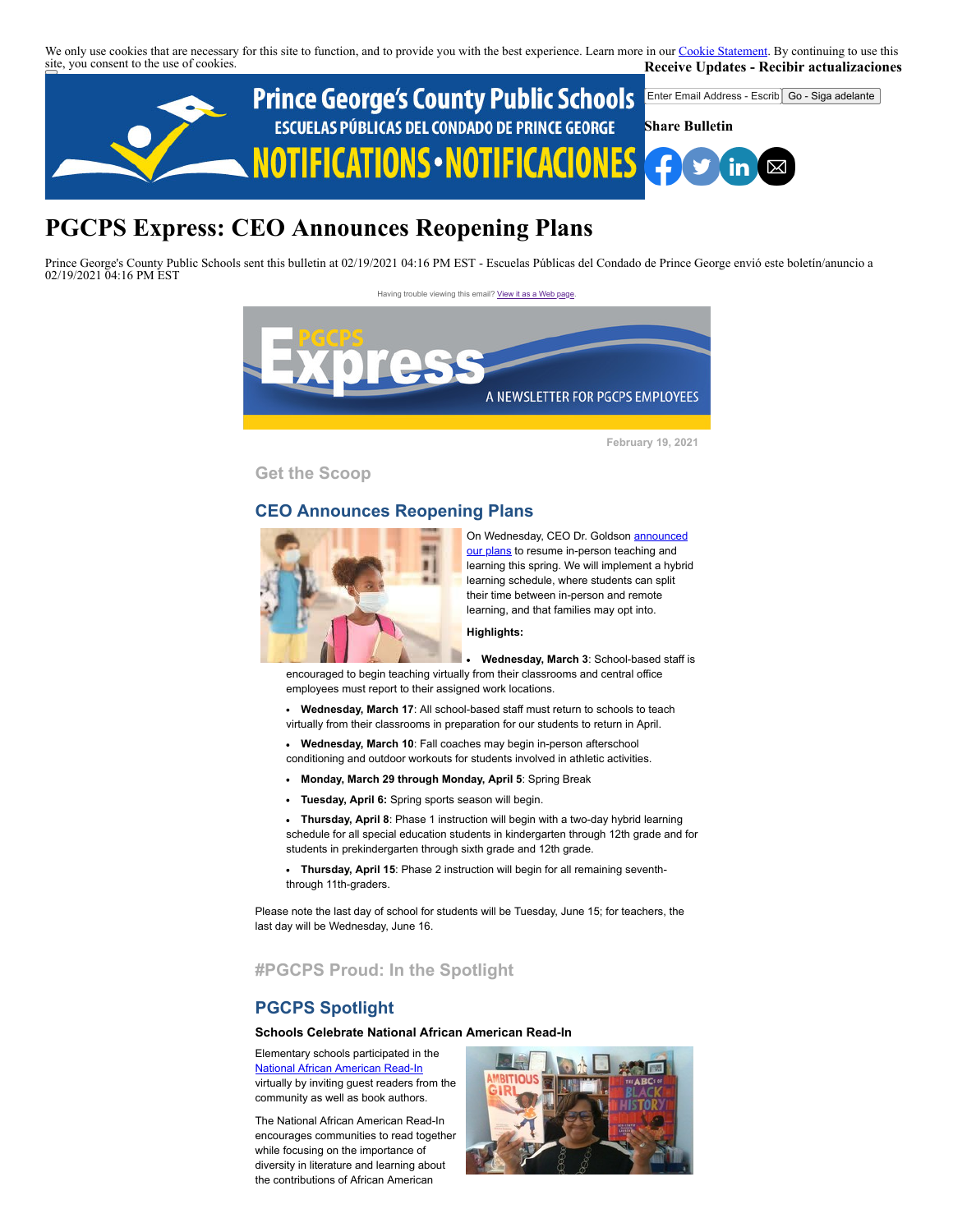authors. It was established in 1990 by the Black Caucus of the National Council of Teachers of English to make literacy a significant part of Black History Month.

#### **PGCPS Professional School Counselor Makes Dream a Reality**



**James Madison Middle School Professional School Counselor Regina Holbert** started with a dream and made it a reality. Check [out her story on how she achieved her dream side hustle while](https://www.nbcwashington.com/news/local/how-a-maryland-school-counselor-launched-a-dream-side-hustle-her-own-salon/2576653/) balancing a full-time job and family<u>.</u>

## **#PGCPSProud**

**CMIT North Elementary Technology Lead/teacher Michael Williams** goes above and beyond to equip teachers with tools to engage students in learning says his colleague Beora Mccain-Wigfall. His scholars created their own avatars as an engagement tool to get them excited about learning.



**Parent Tanya White** has nothing but great things to say about the Special Education Department at Benjamin D. Foulois Creative and Performing Arts School.

White, whose two daughters attend Foulois, said teachers **Charolotte Watson-Bell and Roy Williams** "make sure Individualized Education Plans are implemented. They work with them after school and sometimes even on weekends. I can't thank them enough for all the hard work that they do day in and day out. I really appreciate the both of them."

#### **#TeacherTuesday: Sharing Distance Learning Tips**

**Music teachers Monica Levin & Katie Luettgen of Frances Fuchs ECC and Lynette Truske and AnDraea Keene from H. Winship Wheatley ECC** teamed up to host a singalong. The event engaged nearly 300 young learners and their families in a **Black History** Month virtual sing-along honoring artists from the past and present!



# **#PGCPSProud Alum Seeks to Inspire Future Latinx Physicists**



**Jorge Ramirez Ortiz, a Charles H. Flowers High School alum** and senior physics major at the University of Maryland, says his love of science began with the PGCPS Science Bowl! Today, Ramirez is **working to inspire the next** generation of Latinx physicists!

## **Looking for Distance Learning Pros!**

Do you have advice on making the most of the distance learning experience with students? We are highlighting **distance learning stars** to discuss or demonstrate best practices for teachers and/or families on PGCPS social media for #TeacherTuesday. Videos should be no longer than one minute. Send submissions to [communications@pgcps.org](mailto:communications@pgcps.org).

**Nominate a colleague** who makes you #PGCPSProud by sending their name, office/school, photo and a brief description (100 words or less) to [communications@pgcps.org](mailto:communications@pgcps.org). Submissions may be edited for length, clarity or grammar.

**Benefits Services: Our Focus Is You**

## **#HealthyPGCPS: March is All About Nutrition**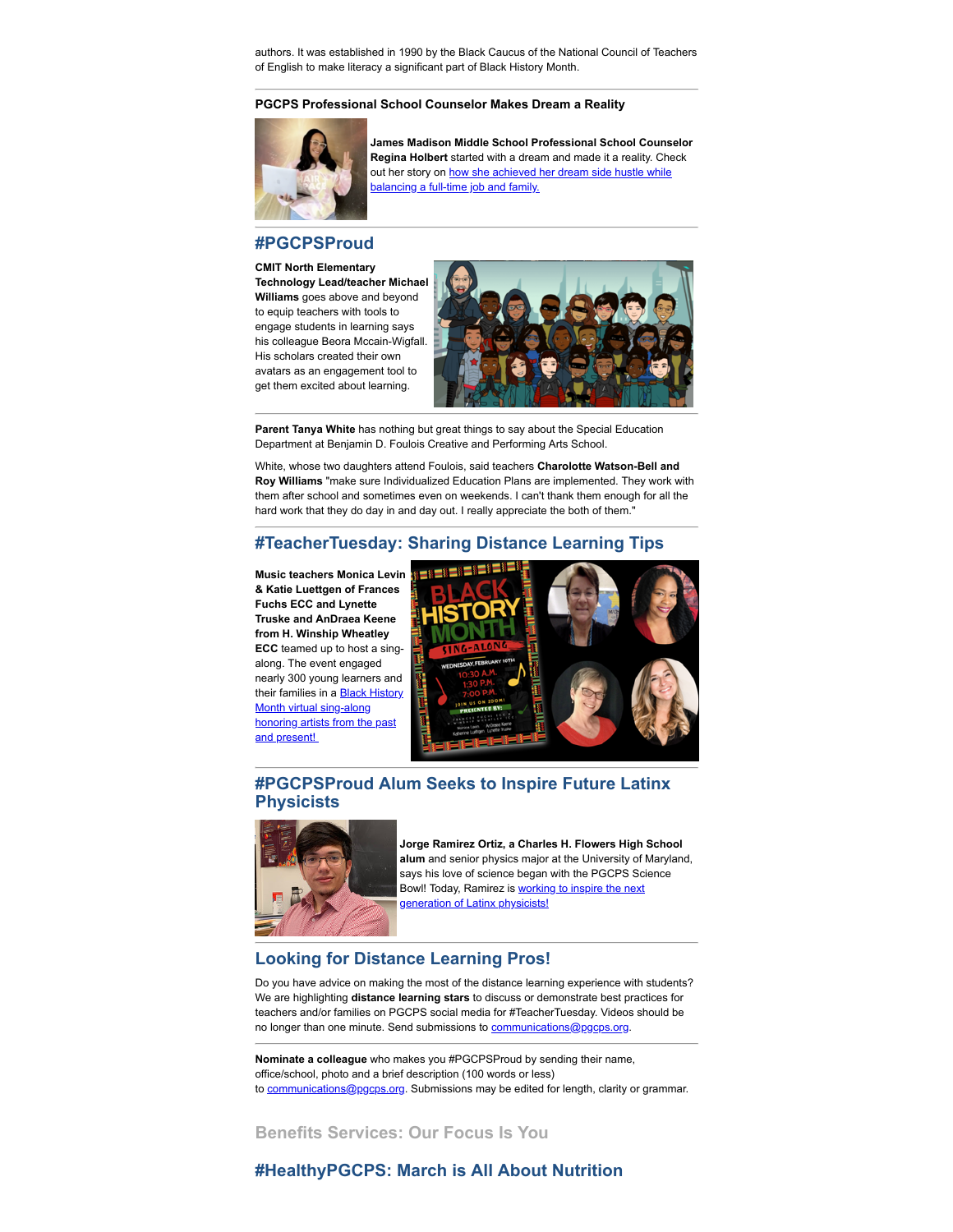

**National Nutrition Month** is an annual campaign created by the Academy of Nutrition and Dietetics. During the month of March, everyone is invited to learn about making informed food choices and developing healthful eating and physical activity habits.

Wellness 360 will host the following webinars during the month of March:

- **Overcoming Plateau** No registration required. Visit [Wellness360,](https://offices.pgcps.org/Wellness/Cards/Employee-Wellness-Program/) scroll to wellness webinars and click the link for this session ten minutes prior to the start time.
- **· [Truth about Sweeteners, Sugar Replacers, and Sodium in Foods](https://kponline.webex.com/mw3300/mywebex/default.do?service=7&nomenu=true&main_url=%2Ftc3300%2Ftrainingcenter%2FLoading.do%3Fsiteurl%3Dkponline%26UID%3D-99999999%26RT%3DMiMxMQ%253D%253D%26siteurl%3Dkponline%26apiname%3Dj.php%26MTID%3Dt1006eded23f5935fb17ca5591feb91e0%26FM%3D1%26rnd%3D7557241255%26servicename%3DTC%26ED%3D1147959702%26needFilter%3Dfalse&siteurl=kponline)** Registration is **required**

The webinars will begin at 4 p.m. Visit [Wellness360](https://offices.pgcps.org/Wellness/Cards/Employee-Wellness-Program/) for more information.

## **Announcements and Professional Development**

# **Save the Date: PG 13 Returns Next Week!**

Our high school sports series *PG13* is following scholar-athletes during distance learning and documenting the unique challenges around recruiting during COVID-19. Stay tuned for new episodes beginning Monday, Feb. 22!



## **ICYMI: In Case You Missed It**

# **Employee Vaccination Clinics Update**

**CEO Dr. Monica Goldson** provided an update to employees in an email last week about vaccination clinics. Highlights:

- The **Prince George's County Health Department** expects to resume first-dose vaccinations for PGCPS employees on Saturday, February 27 and Sunday, February 28. We will provide you with the appointment registration link when it is made available to the school system.
- **Kaiser Permanente vaccination clinics** will continue as scheduled. Central office, school-based and support staff will be able to register for appointments at that site when the link is available.
- Employees who receive **vaccinations from health care providers and through other venues, such as pharmacies**, can take vaccination leave on the next duty day following the appointment with proof of vaccination.
- **Do not register non-PGCPS employees**, including spouses and parents, for vaccinations at the Kaiser Permanente and Health Department clinics. They will not receive vaccinations if they appear for an appointment. When you do not adhere to the registration guidelines, you are taking limited spots from your colleagues.

## **Vaccination Facts: How to Register, Where to Go, What to Bring**

**Registration:** Use your PGCPS email address when registering. Employees who do not live in Prince George's County should use their school or office address.

**Clinic locations: Prince George's Sports & Learning Complex** is located at 8001 Sheriff Road in Landover. **Kaiser Permanente Rehabilitation Center** is located at 4400 Forbes Blvd. in Lanham.

**Don't forget:** Bring a PGCPS work identification card or another form of employment verification (i.e., printed pay stub) to the appointment.

Check out our **Facts of Getting Vaccinated** [video](https://www.youtube.com/watch?reload=9&v=Gi0ONgnhDsk&feature=youtu.be) so you know what to expect.

## **Frequently Asked Questions: Employee Vaccinations**

You've got questions? We've got answers! You can find the latest information on the employee vaccination plan on the PGCPS website. For more information, visit [www.pgcps.org/vaccine](https://www.pgcps.org/vaccine).

**ESFCU: Become a Member Today**